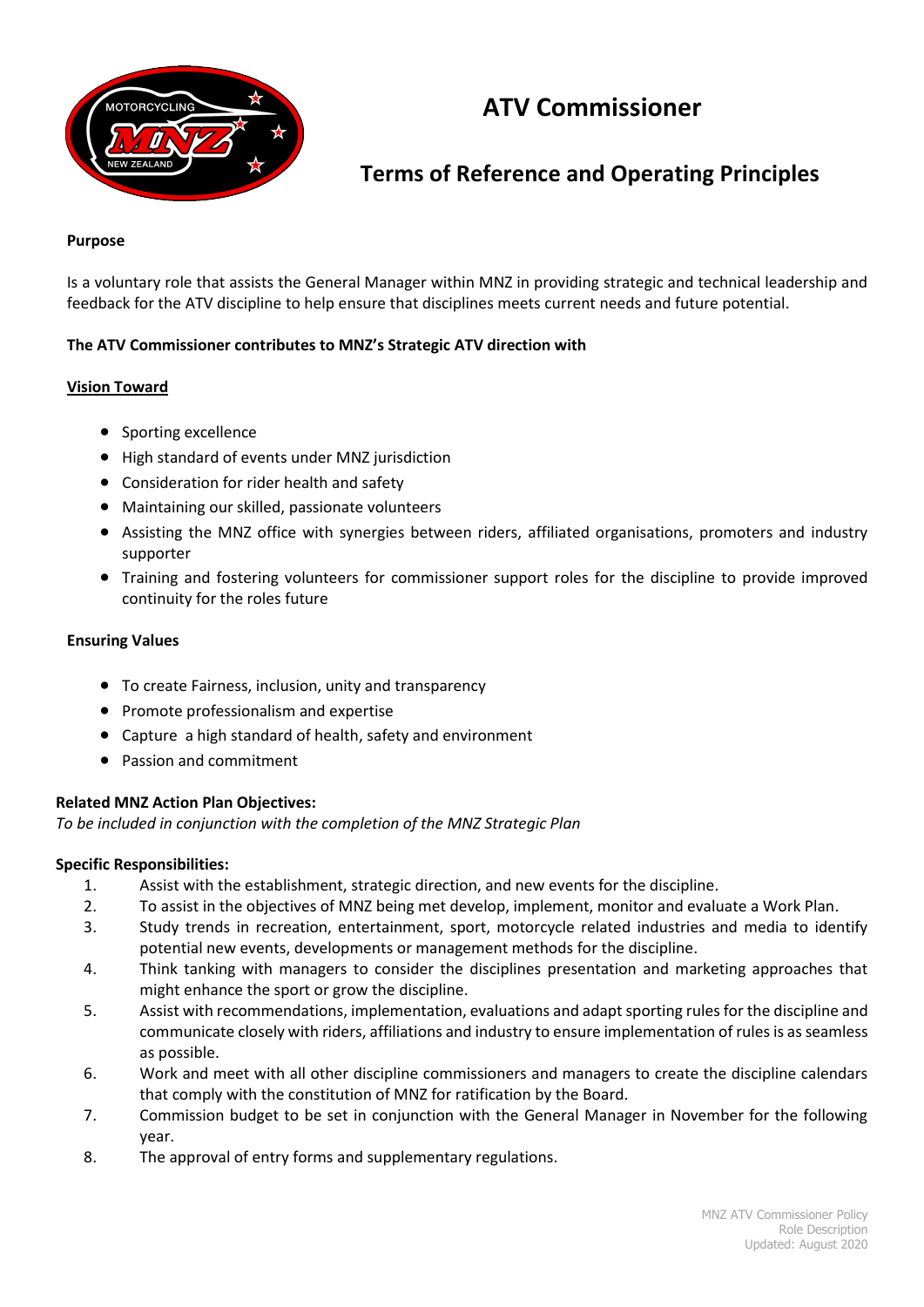- 9. Ensure that a formal process is in place that allows a transparent information flow to the commission and the MNZ office from riders, teams, officials and affiliations/clubs.
- 10. Assist the MNZ office with establishing policies that might increase the number of opportunities for the sports minorities such as female, ethnic, veteran and youth competition where possible.
- 11. Establish and maintain strong relationships with all Clubs in order to ensure a clear understanding of the situation in each island and to assist in the organisation of National, Island & Regional Competition which may include the selection of a national series co-ordinator that works below the commissioner but oversees key competitions/events.
- 12. Provide written reports (quarterly) on achievements or items of concern and submit for approval those items requiring approval in a timely manner.
- 13. Ensure representation/attendance at each Commission/Board and other MNZ meetings as required. Attendance at the MNZ AGM is a requirement.
- 14. Act in accordance with powers, responsibilities and procedures outlined in the MNZ Rules and Regulations and other MNZ approved policies.
- 15. To identify the need and/or assist with the development of coaching and training programs and the distribution of such information to members or affiliates.
- 16. To assist MNZ management, with the identification of media exposure opportunities, and to assist with the accuracy of information that might be used.
- 17. To assist MNZ management with the processes behind the selection of any MNZ appointed National or International representative team(s). Final selection is to the satisfaction of the GB of MNZ.

## **Commitment of Commissioner**

- Declare any conflict of interest and/or loyalty either financial or personal.
- Assume responsibility for specific tasks and deliver within the agreed time frame.
- Treat discussions with other Commissioners as works in progress, recognising that recommendations may be altered in order to enhance co-ordination and harmonisation of different disciplines and departments within MNZ
- Be accessible by email and by other electronic means such as video conference call, as agreed by the Board
- Respond to requests for input within a minimum of 72 hours to a maximum 10 days, depending upon the situation
- Agree that they will not either during or after their term of Office, share or use information deemed confidential by MNZ.
- Agree not to allow their membership as a Commissioner to serve personal ends and will not let personal interest or the interests of a third party (e.g. an organisation in which they are a member) conflict with those of MNZ.
- Not enter into any contractual or verbal agreement with any party without the authorisation of MNZ.

## **Report to:**

• Board through the General Manager.

### **Works with:**

- MNZ Staff
- Clubs
- Officials
- Other Commissioners
- Riders / Members
- Board (indirectly)